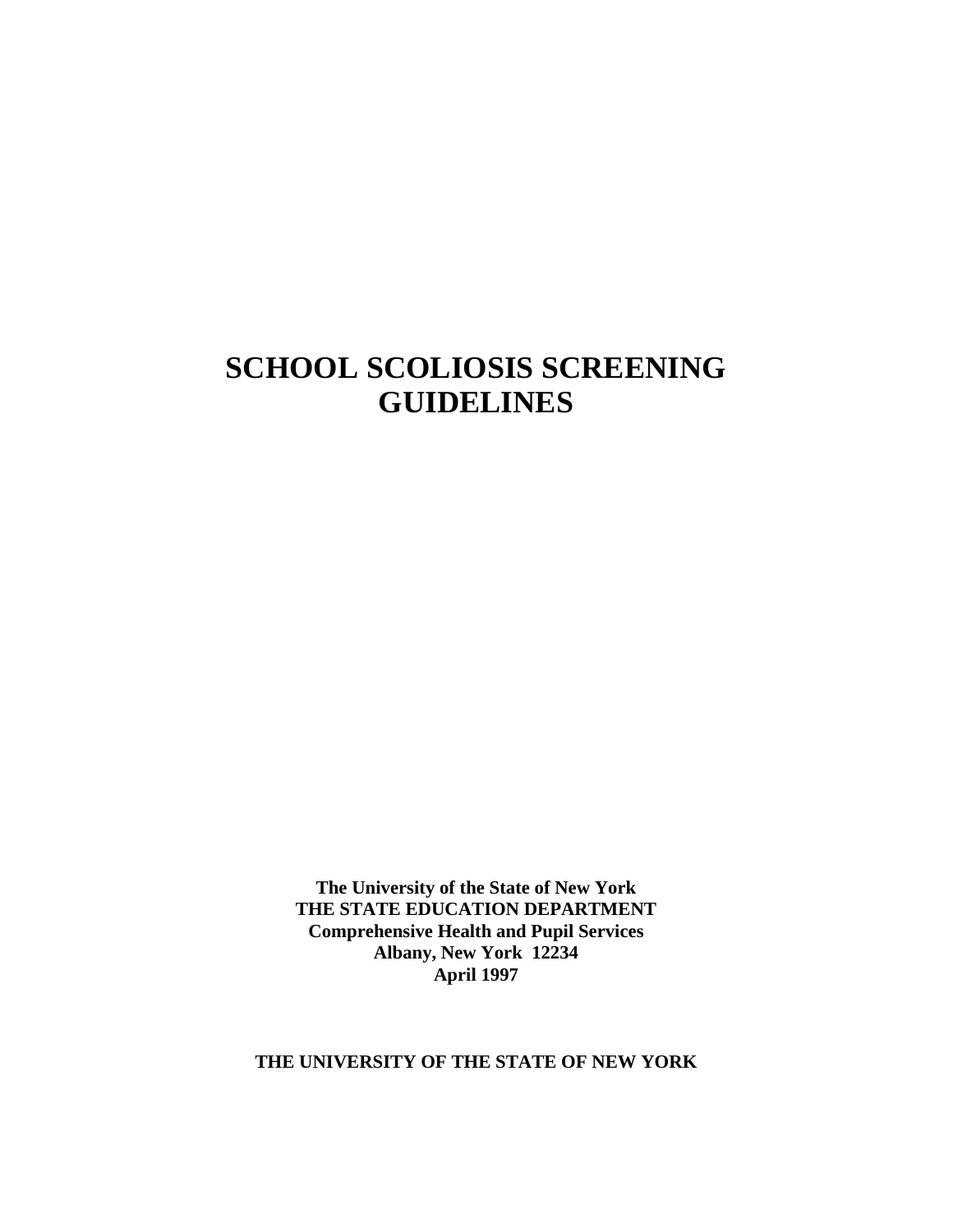#### **Regents of The University**

#### **President of The University and Commissioner of Education** Richard P. Mills

**Chief Operating Officer**

Richard H. Cate

of this publication  $\mathbf{i}$  pay be made by contacting the Publications Sales Desk, Room 309, The State Education Department does not discriminate on the basis of age, color, religion, creed, disability, marital status, veteran status, national origin, race, gender, genetic predisposition or carrier status, or sexual orientation in its educational programs, services and activities. Portions of this publication can be made available in a variety of formats, including Braille, large print or audio tape, upon request. Inquires concerning this policy of nondiscrimination should be directed to the Department's Office for Diversity, Ethics, and Access, Room 152, Education Building, Albany, NY 12234. Requests for additional copies Education Building, Albany, NY 12234.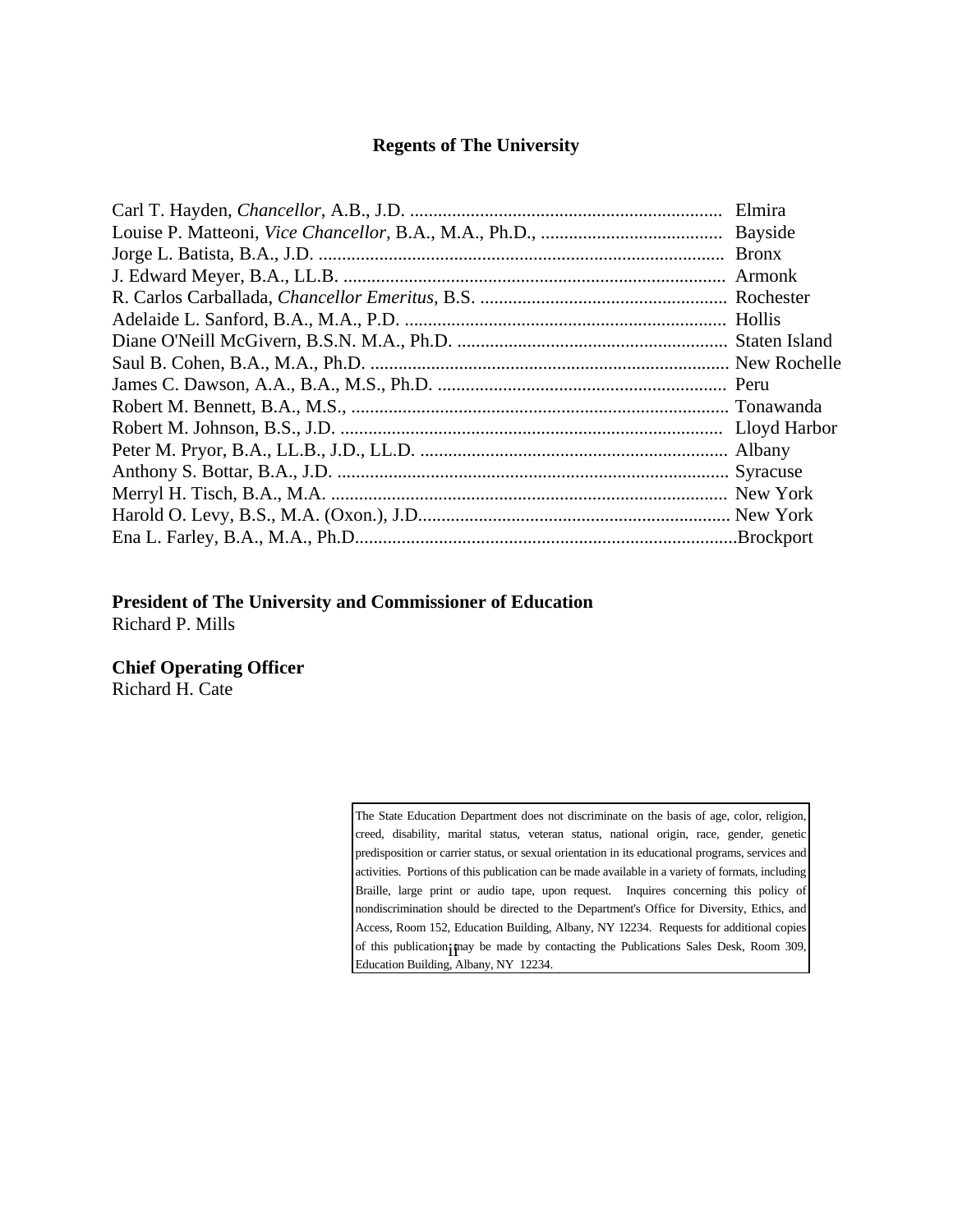## **CONTENTS**

| I.  |                 |
|-----|-----------------|
| П.  |                 |
| Ш.  |                 |
| IV. |                 |
|     |                 |
|     |                 |
|     |                 |
| V.  | <b>Appendix</b> |
|     |                 |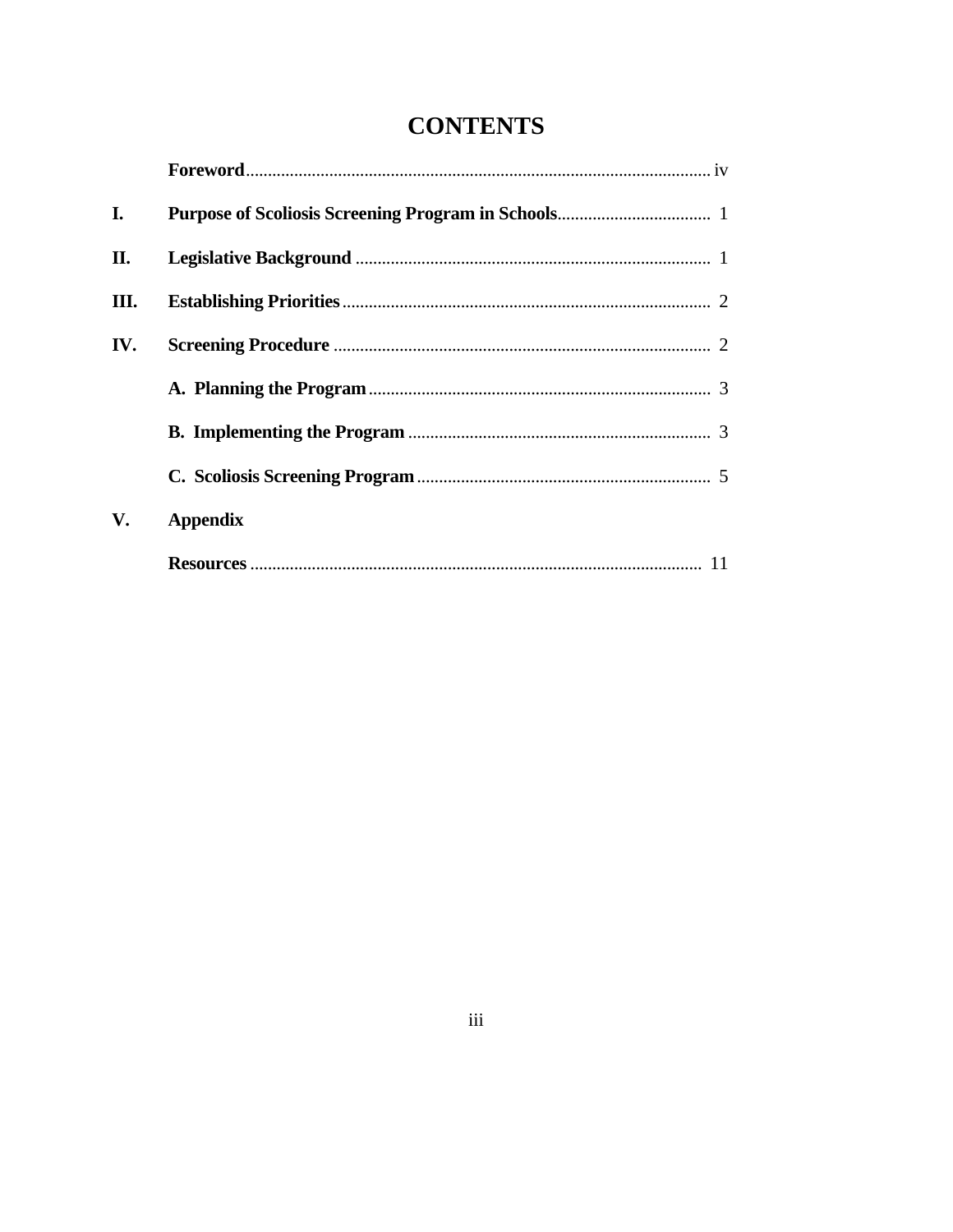### **FOREWARD**

 *School Scoliosis Screening Guidelines* provides local educational agencies with a framework for establishing a mandated scoliosis screening program. It explains the purpose of scoliosis screening in schools. It provides guidelines for developing effective screening procedures including planning, implementation, and process. This document is intended for use by administrators and school health personnel.

 These guidelines were developed with the assistance of an Advisory Committee. Members were: Cynthia Chambers, School Nurse, West Irondequoit Central Schools, Rochester; P. William Haake, M.D., Monroe Orthopedic Associates, Rochester; Judy Logosh, President, Greater Rochester Scoliosis Association, Rochester; Ann K. Reddington, School Nurse Teacher, Pittsford Central Schools, Pittsford. The New York State Medical Society's Committee on School Health and Sports Medicine reviewed and commented.

 Project manager for guideline development was Judith F. Harrigan, School Health Services Consultant. Project coordinators for the Comprehensive Health and Pupil Services Team were Rebecca Gardner, Team Leader; Arlene Sheffield, Director, School Health Demonstration Program; and Grace Stevens, Associate in Health Education.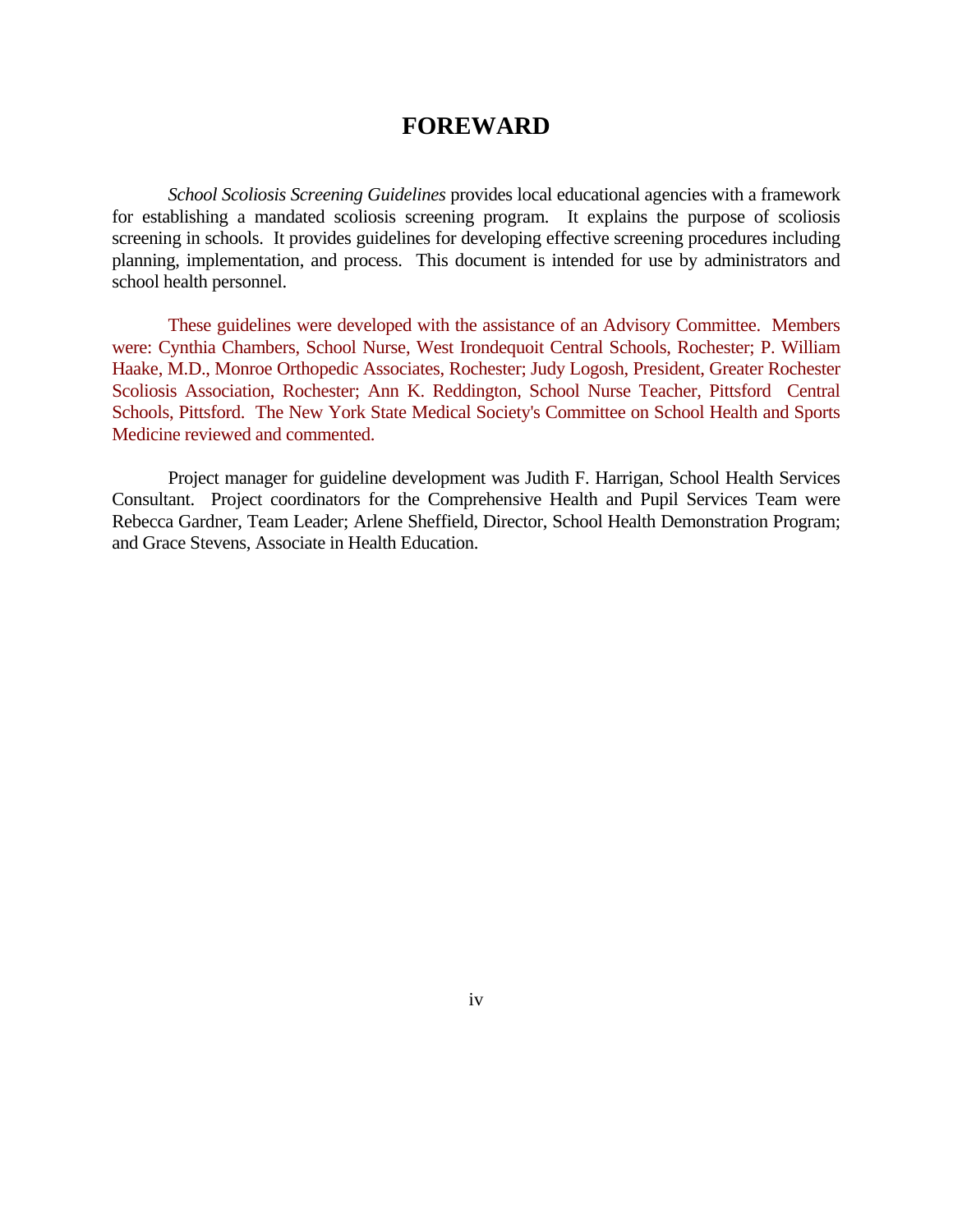### **I. PURPOSE OF SCOLIOSIS SCREENING PROGRAM IN SCHOOLS**

The purpose of scoliosis screening is to identify students with spinal deformities that may cause impairment of the body's range of motion and endurance, and in advanced stages, back pain and functions of other parts of the body. With early identification and intervention, scoliosis may be prevented from progressing so that it does not interfere with mobility, activity or comfort. Today's treatment modalities include observation, bracing, bracing and exercise and/or surgical spinal fusion. Early detection may eliminate the need for surgery. Treatment begun in the later stages can also produce favorable results, although it may take longer and be less successful.

The major objectives of a school scoliosis screening program are to:

- -.Identify students with spinal curves.
- Notify parent or guardian of a child's screening failure and the need for further evaluation.
- Establish follow-up procedures to ensure that each identified student will receive appropriate care.
- Provide teachers with recommendations and/or restrictions to a student's educational program.

### **II. LEGISLATIVE BACKGROUND**

Education Law, Article 19, section 905 and the Regulations of the Commissioner of Education, sections 136.1 and 136.3 require schools to provide scoliosis screening at least once in each school year for each child between 8 and 16 years of age. The law further provides for certain exemptions from those requirements. The regulations define what is meant by scoliosis screening and require that such screening be provided by persons with appropriate training. Both law and regulation permit parents a religious exemption from scoliosis screening for their child.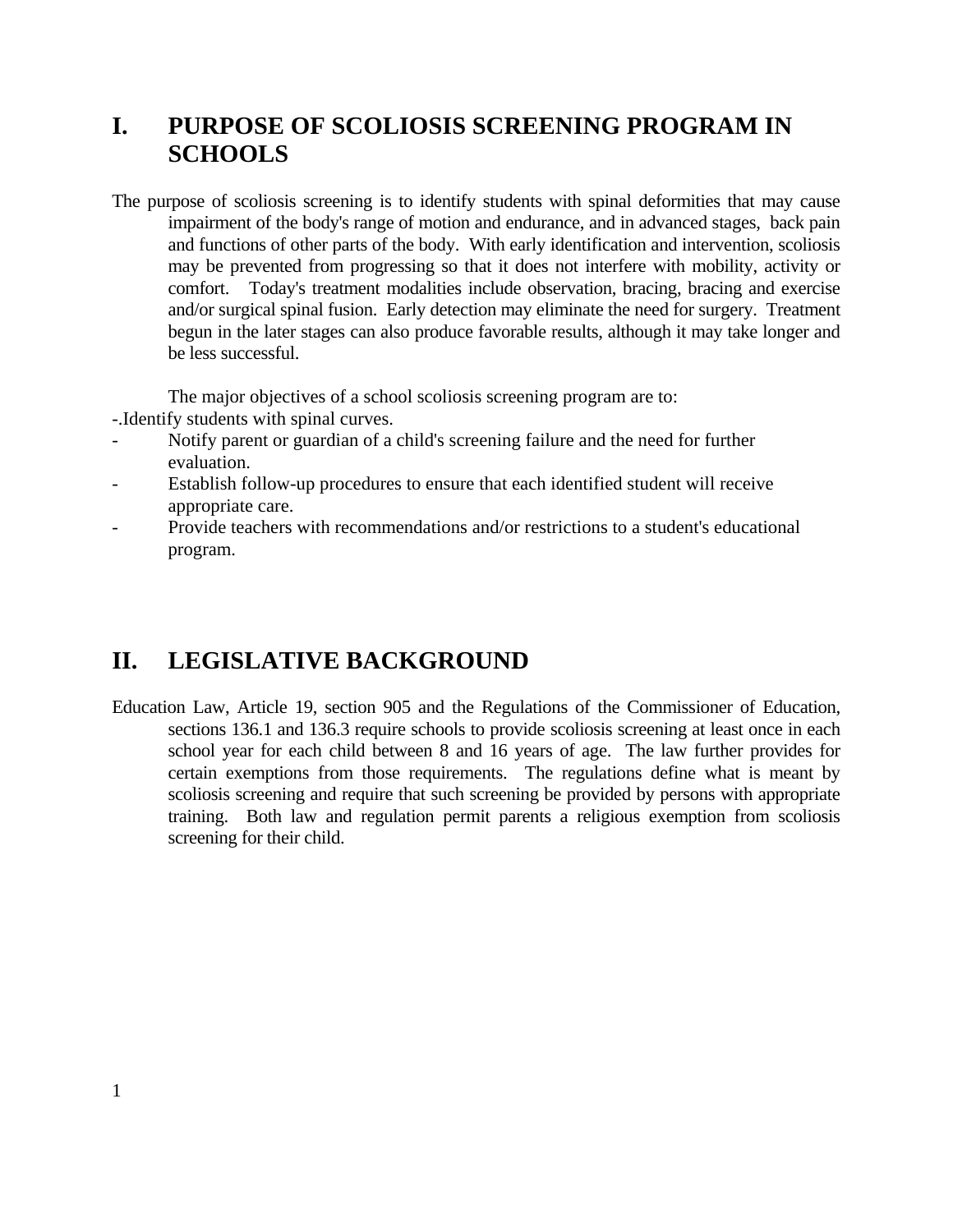## **III. ESTABLISHING PRIORITIES**

- A. Scoliosis screening must be administered at least annually to all students age 8-16 years.
- A. Scoliosis screening may be done at any time deemed necessary by school authorities. Such occasions might include students with a family history of scoliosis.
- C. Some students may not need screening if they are already under care for regular, periodic evaluation for their spinal deformity. These students should be followed by school nursing personnel to ensure that they are receiving periodic evaluations and/or care as determined by their referral source. Record of these evaluations should become part of the cumulative health record (CHR).

## **IV. SCREENING PROCEDURE**

- These guidelines have been prepared to assist school health personnel in the development of an effective scoliosis screening program. Several key terms are defined below.
- **1. Scoliosis** a lateral or side to side curvature of the spine.
- **2. Kyphosis** an accentuated backward rounding of the upper spine, also called Scheurmann's disease.
- **3. Lordosis** an accentuated forward curvature of the lower spine, also called swayback.
- 4. **Scoliosis Screening** as defined in the Regulations of the Commissioner of Education, Section 136.1, subdivision (h), means examination of the uncovered spine including the cervical, thoracic, and lumbar segments by viewing from the back, front, and sides under adequate illumination and observing the existing range of motion of the spine in all directions.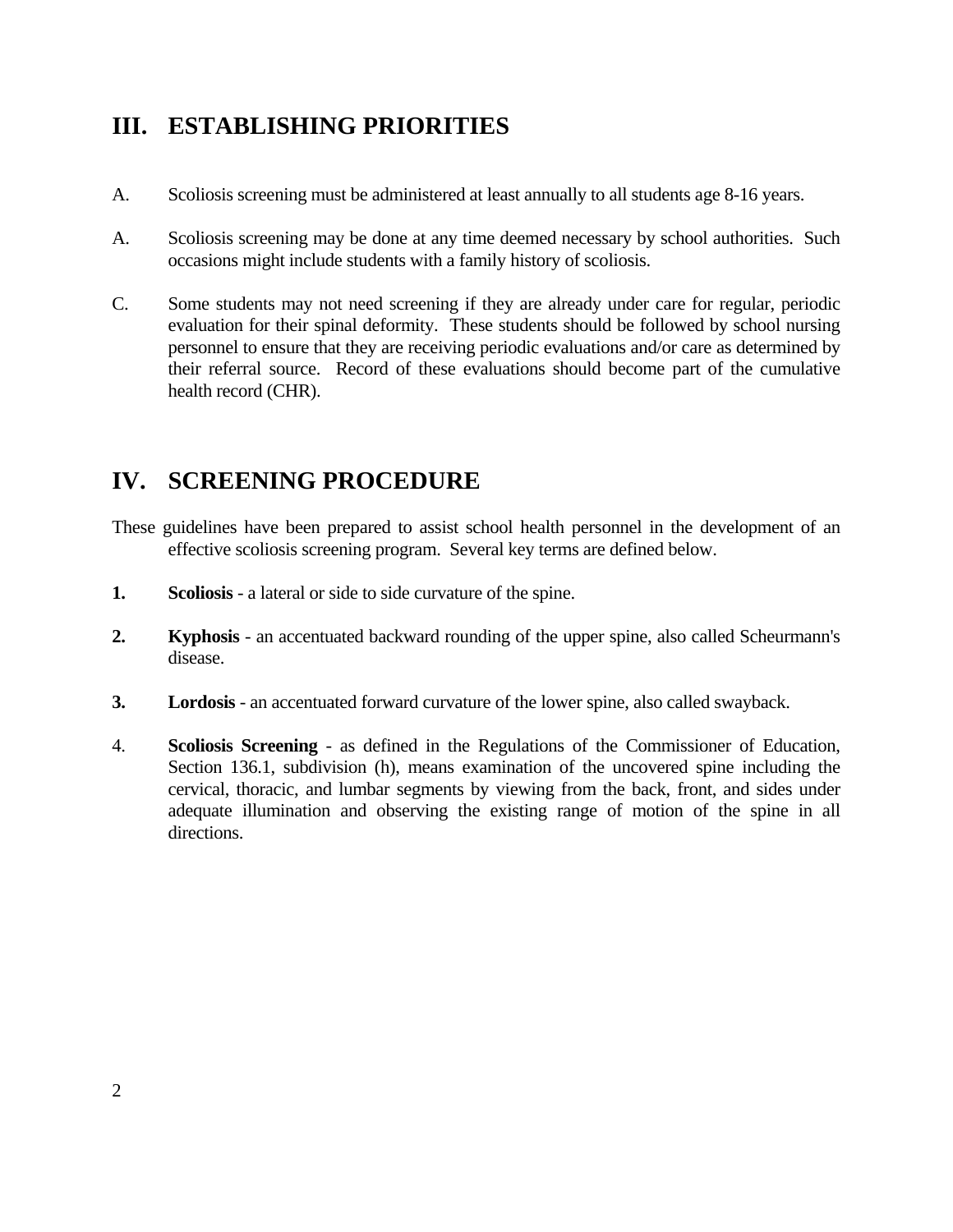### **A. Planning the Program**

The focus of a school scoliosis screening program is twofold: 1) early identification of children with common spinal deviations, and 2) education. If the program is to be effective, it will require a collaborative team effort involving the resources of both school and community

The following should be considered before scoliosis screening is initiated:

- 1. The number of pupils in each grade level who must be screened.
- 2. The school personnel who will be responsible to provide the screening. These may include school physician, school nurse-teacher, school nurse practitioner, school nurse, physical therapist, and/or physical education teacher.
- 3. Appropriate training for school personnel who will be responsible for screening.
- 4. Education for parents and students to provide accurate information and allay fears.
- 5. Educational resources which will be needed for parents, students, screeners, and school staff. 6. Community health resources (public and private) available for referrals.
- 7. A referral mechanism to provide information regarding recommended restrictions.

From this information, an action plan and time lines should be developed.

### **B. Program Implementation**

Implementation of an effective scoliosis screening program should include the following:

- 1. Education Component. A well-planned educational component is necessary for the program to be successful. The following should be considered:
- a. **Student Education** Content should be presented at appropriate developmental levels through health education and physical education classes. Related content can be presented through elementary classroom health curricula. Content should include:
	- What scoliosis is
	- How it is detected
	- Why it is important to screen
	- What the screening procedure will be
	- What will be done for those with positive findings
	- Why it is important to act on those findings.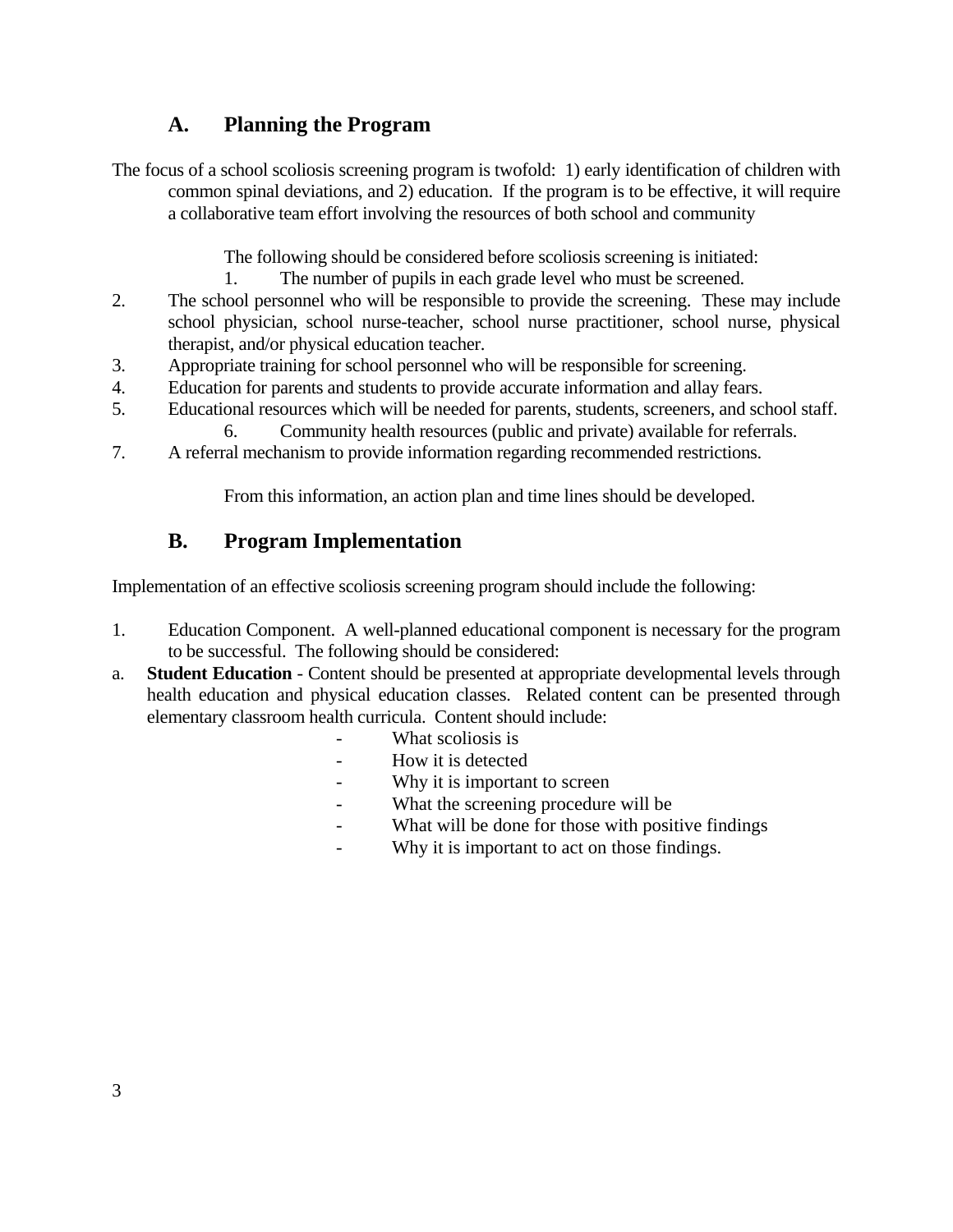- b. **Parent Education** Parents should be informed that scoliosis screening will take place and should be provided with the same information as students. In addition, parents should be instructed how to observe and screen their children. Parents should be made aware of the need for early diagnosis and treatment, if such is indicated; treatment modalities which are currently available; sources for diagnosis and treatment; and, most importantly, that scoliosis does not result from bad posture or anything a parent of a child did or did not do.
- c. **Staff Education** All school staff should be provided with the same information as parents and students in addition to possible adaptations of the instructional program which may be required for children being treated for one of these spinal deformities.
- d. **Screener Education** Screeners may be selected to conduct the screening:

- Health service personnel, i.e., school nurse, school physician, physical therapist, etc.

In-service training to prepare health service personnel as screeners should include:

- Initial screening procedure
- Rescreening procedure
- Instruction for use of scoliometer
- Criteria for referral
- Referral procedures
- Follow-through activities

### **C. Scoliosis Screening Program**

#### 1. **Objectives**

- a. To identify pupils (8 to 16 years-old) with common spinal deformities per mandates.
- b. To improve school management of children:
	- Monitor the child's health status
	- Deliver the prescribed treatment program and if necessary,
	- Adapt the school program.
- a. To provide counseling, as necessary, relative to scoliosis for students and families.
- d. To provide education for students and families related to scoliosis and other common spinal deformities.
- 2. **Selection of Screeners**. The following school staff may be selected to serve as screeners and should complete appropriate training:
	- -School nurse practitioner -Physical therapist -School nurse-teacher -Physician assistant -School physician -School nurse

4

.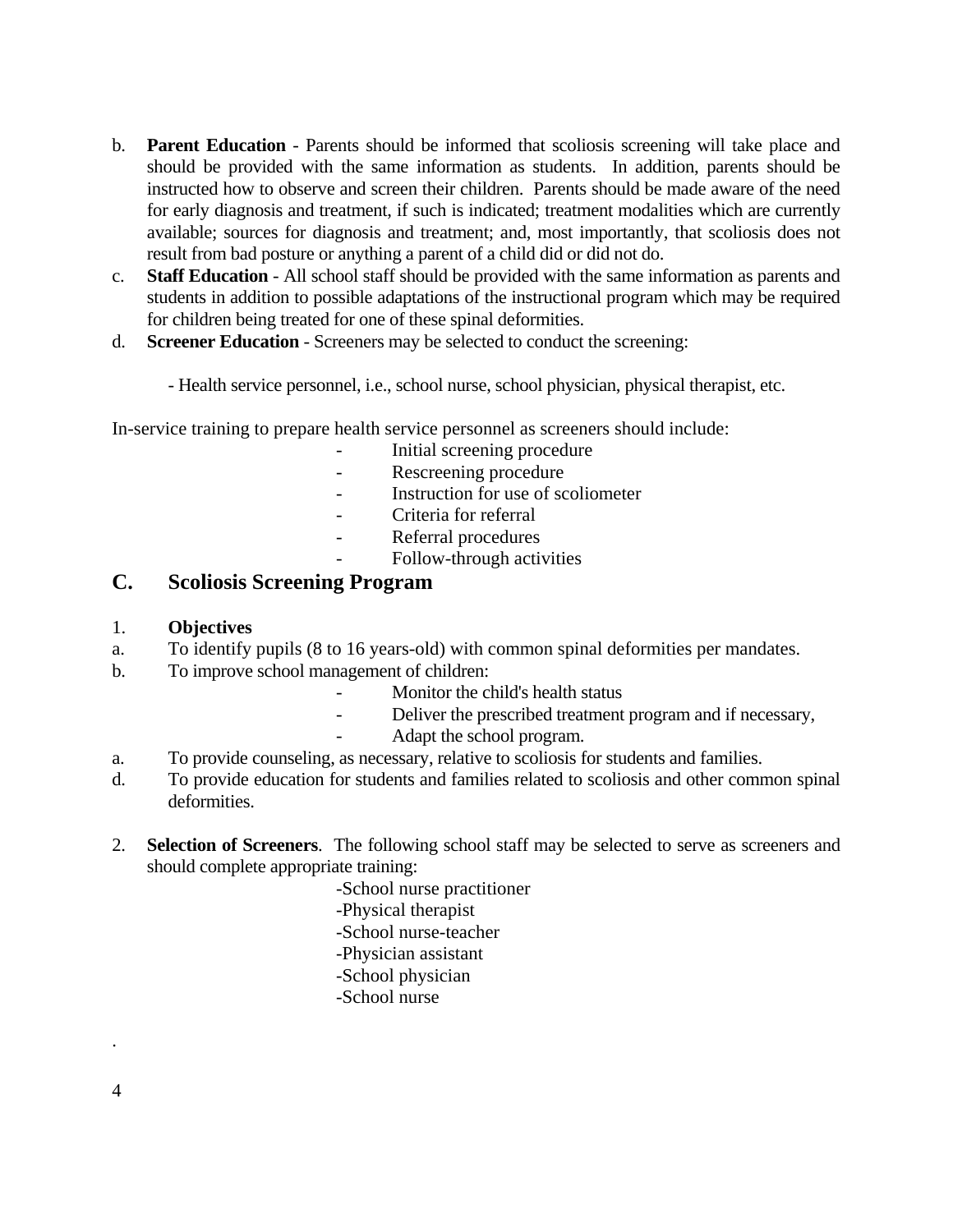- The number of staff selected for training as screeners should be sufficient to provide a) initial screening of all students participating in the program, and b) rescreening of all students with positive findings on initial screening.
- Rescreening should be done by a staff member who was not the original screener. If the initial screening was done by other than health services staff, the rescreening should be provided by a member of health services. If the initial screening was done by a member of the health services staff, the rescreening should be done by a different member of health services. Second screeners should be provided with a copy of the findings of the initial screener, after rescreening.
- 3. **Screening Options**. The following are screening options for district use to facilitate scheduling of pupils and staff time. Scoliosis screening may be offered as:

 a. Part of physical examinations at the mandated grades, for interscholastic sports participation, working papers, or other such activities.

- b. Part of the nursing assessment package, i.e., with other required screenings.
	- c. Part of the physical education program.
	- d. A separate screening activity by class or grade, or
	- e. Any combination of the above.

#### 4. **Site Selection and Preparation**

- a. The screening area should be located where the students can change clothing in privacy yet be close to the screening station. Possible sites are gymnasium, locker room, or health office.
- b. At the time screening is in process the area selected should not be used for other than the screening activity.
- c. The area selected should be warm, well-lighted, and permit screening to be done individually and with privacy.
- d. The screening stations should be equipped with a chair and desk or table for each screener. Information must be recorded as the screening progresses.
- e. A tape should be placed on the floor of each station to indicate where the student should stand during screening.

#### 5. **Preparation of Students**

- a. Boys and girls should be screened separately.
- b. All students should be seen and screened individually.
- c. Boys should strip to the waist and wear briefs or gym shorts.
- d. Girls should be requested to wear shorts and a halter or a bra. Leotards or one piece bathing suits tend to camouflage the lower spine area and prevent adequate examination.
	- e. All students should remove shoes or sneakers before screening.

#### 6. **Screening Procedure**

All students should be asked if there is a family history of scoliosis. Every child should be screened in each of the following positions: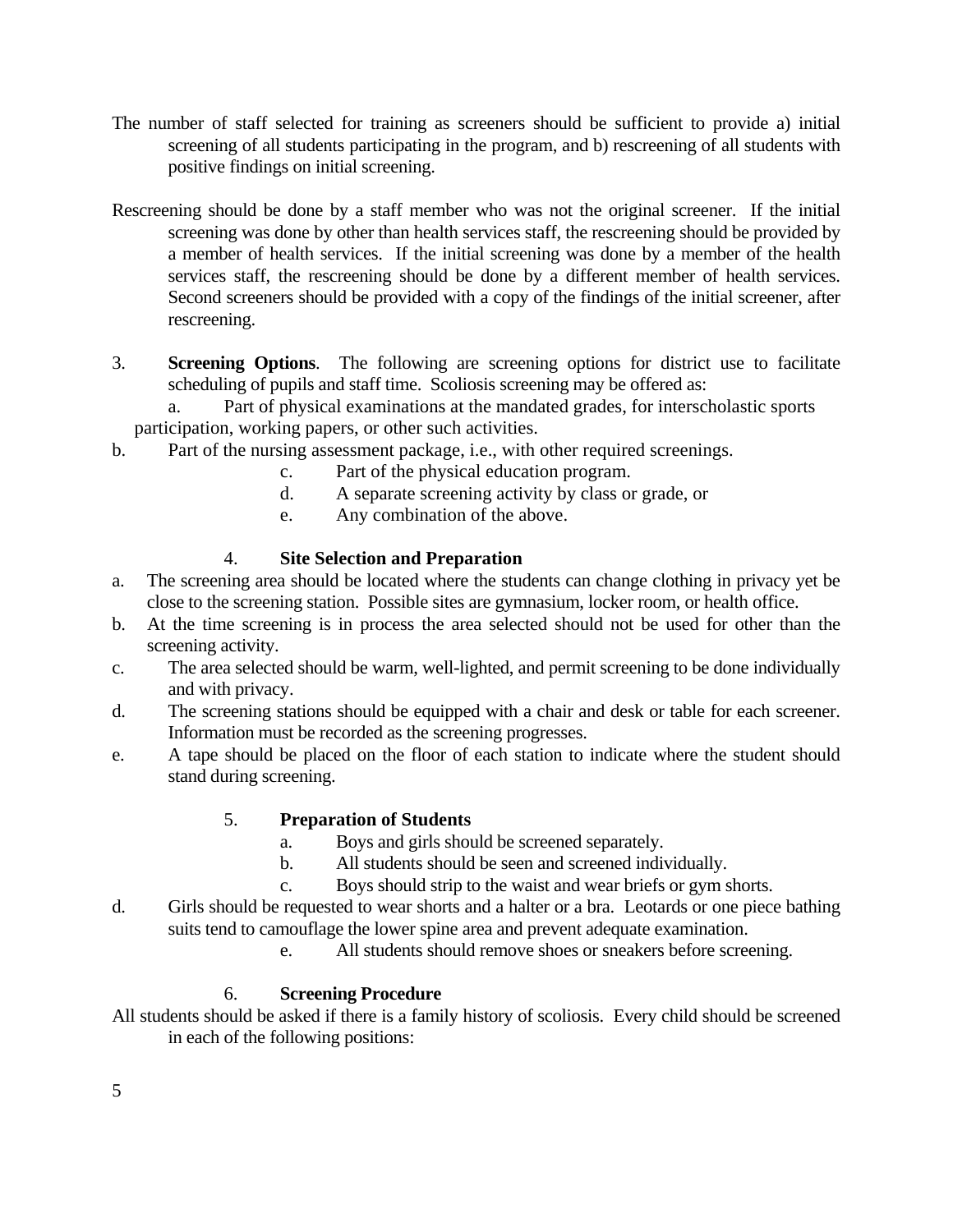- a. **Back View**. (The screener should be seated five to eight feet from the tape mark on the floor.
- 1. The student should stand erect with back to the screener, toes placed on the tape, feet together knees straight and weight evenly distributed on both feet. Arms should be at the sides and relaxed. Students should be encouraged to avoid slouching or standing at "attention."



#### *Normal:*

 -head centered over mid-buttocks -shoulders level -shoulder blades level with equal prominence -hips level and symmetrical -equal distance between arms and body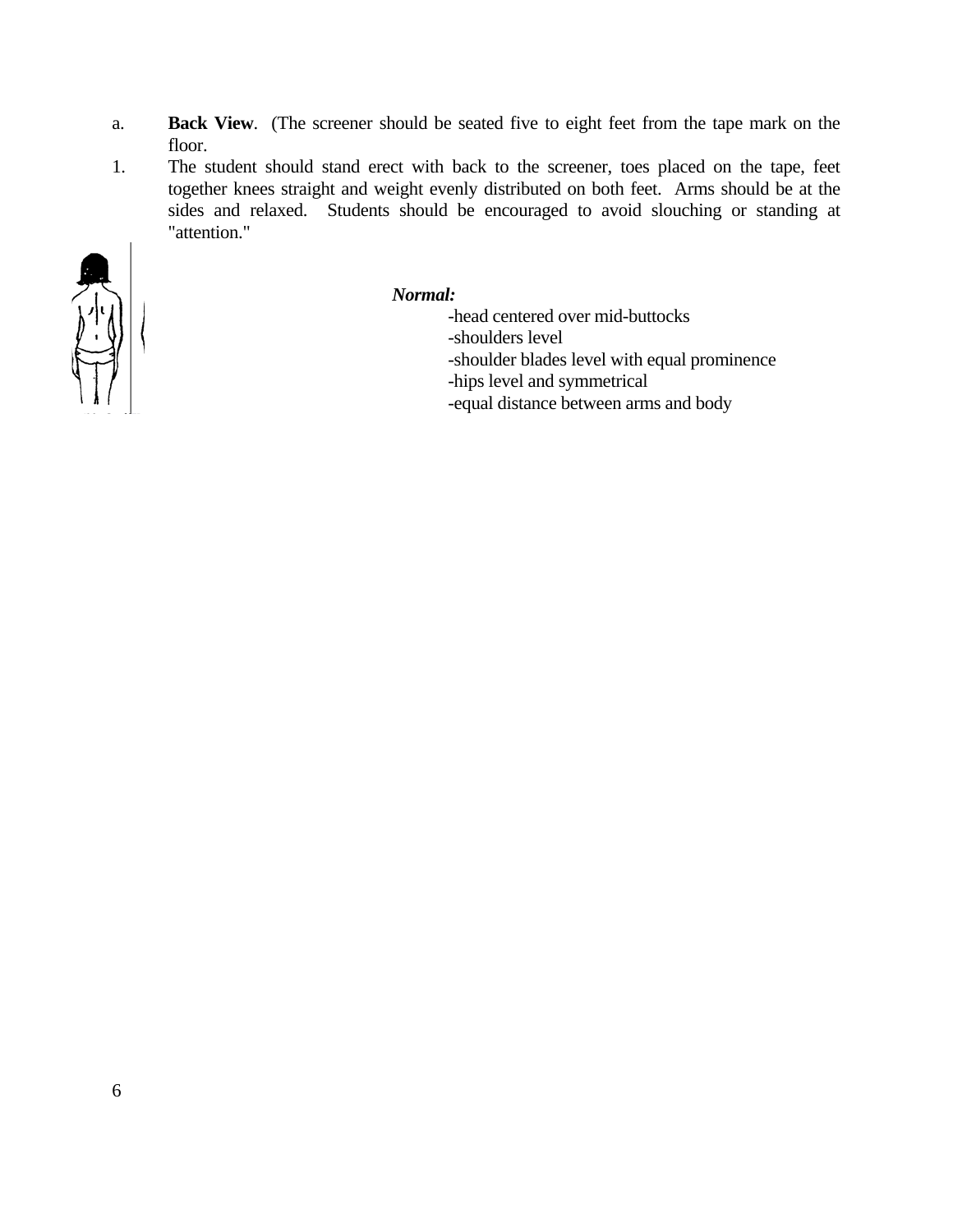*Possible Scoliosis*



one shoulder blade higher with possible prominence

 -head alignment to one side of mid-buttocks -one shoulder higher

 -one hip more prominent than the other or waist crease deeper on one side than the other -unequal distance between arms and body

2. **Forward bend test**. The student should stand facing away from the screener. The student should bend forward at the waist 90 degrees; feet four inches apart, knees straight, and toes even. Palms of the hands are held together or facing each other, arms hang down, and are relaxed. The head is down.



#### *Normal*

 -both sides of upper and lower back symmetrical -hips level and symmetrical



#### *Possible Scoliosis*

 -one side of rib cage and/or the lower back showing uneven symmetry -curve in the alignment of the spinous processes -if prominence is noted, a scoliometer measurement should be taken.

b. **Right Lateral View** (The screener remains seated.) The student continues to stand erect, but is directed to stand first with right side toward the screener.



#### *Normal*

-smooth symmetrical even arc of the back

 *Possible Kyphosis (round back)*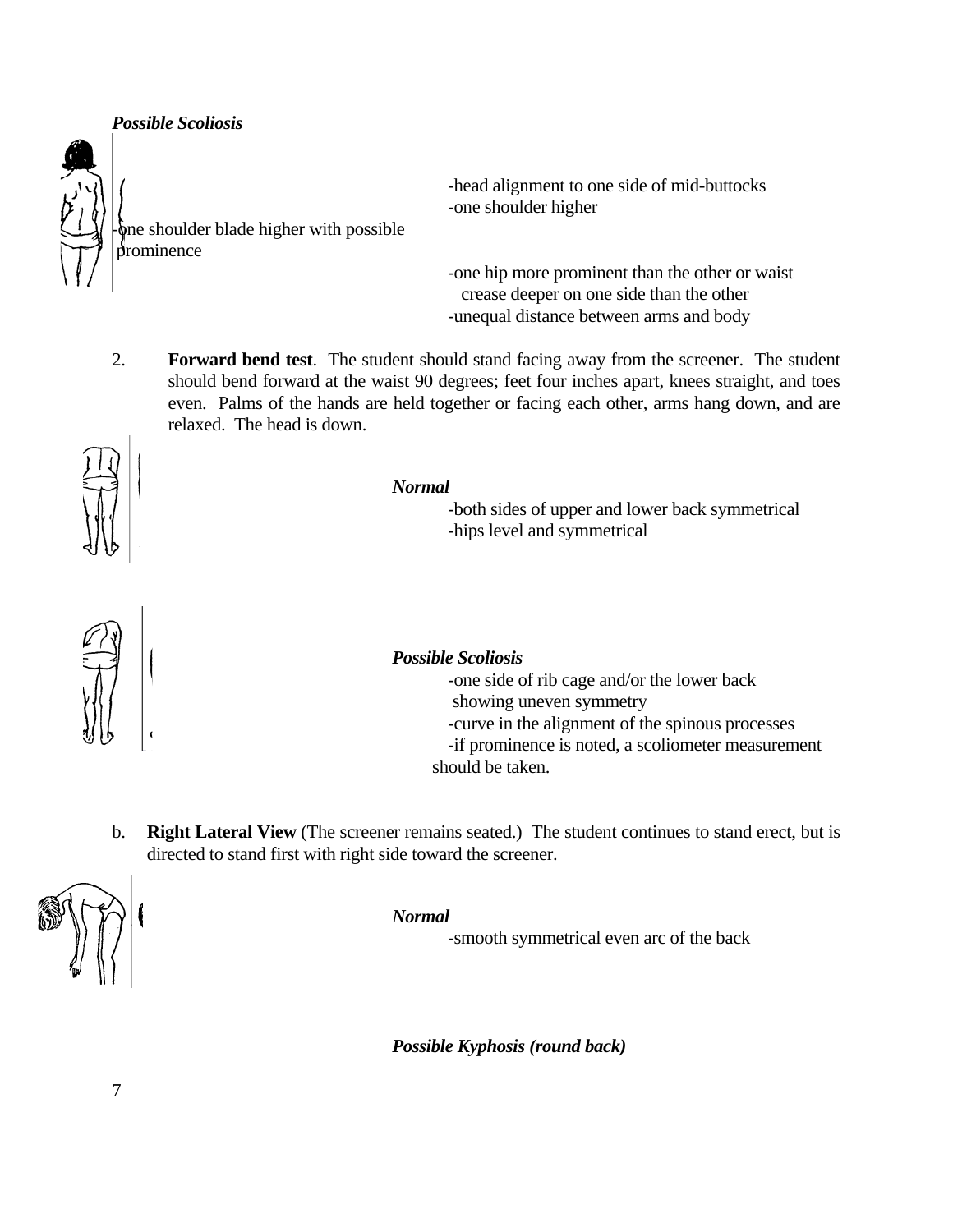

 -lack of smooth arc with prominence of shoulders and round back

 -accentuated prominence of the spine (angular kyphosis of spine) -grossly accentuated swayback (when in upright

position)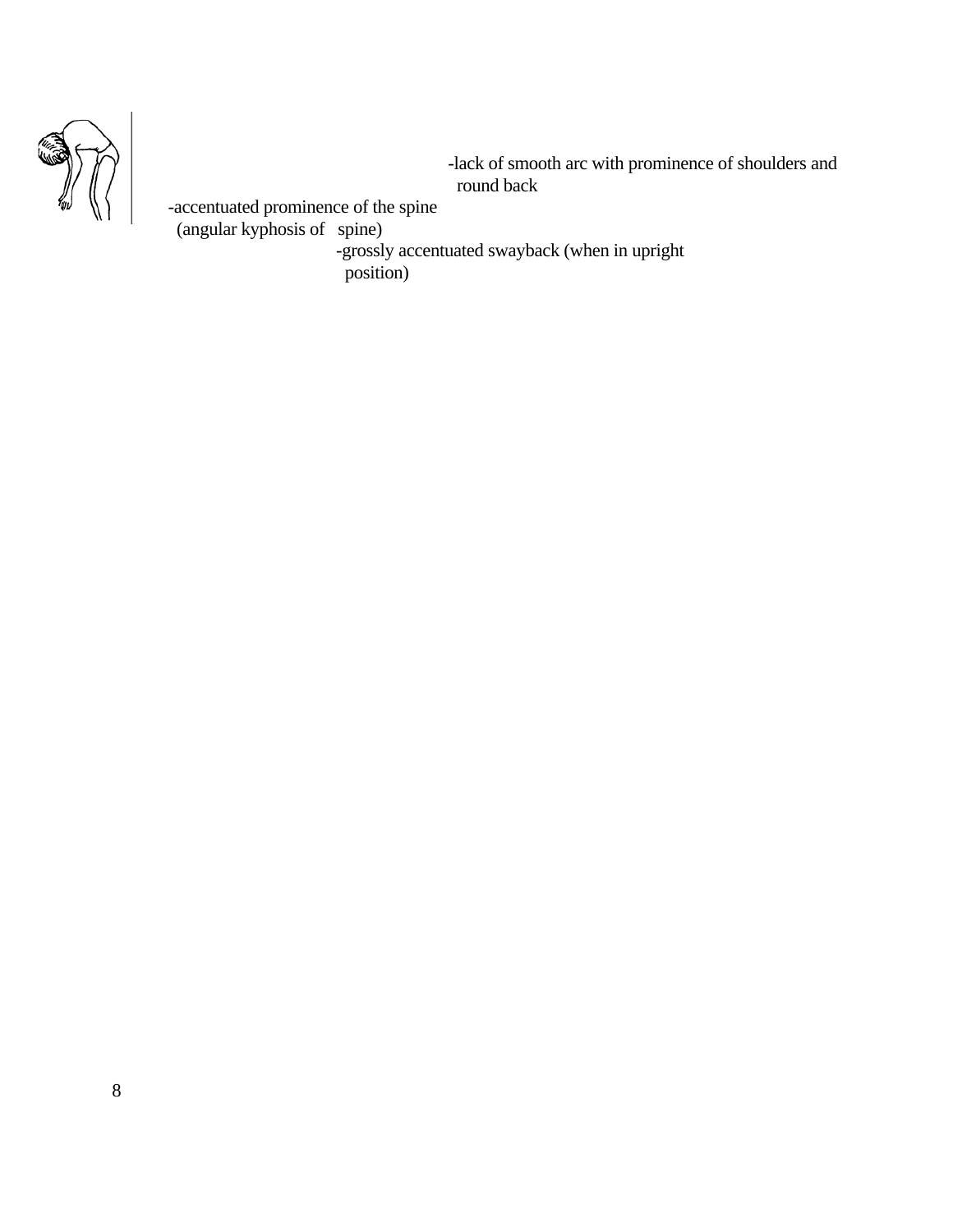b. **Frontal View**. Have the student turn and face the screener and repeat the Forward Bend Test.



#### **Normal**

 -even and symmetrical on both sides of the upper and lower back



#### *Possible Scoliosis*

 -unequal symmetry of the upper back, lower back, or both -if prominence is noted, scoliometer measurement should be taken

- **c. Left Lateral View**. Have the student turn and stand with his/her left side toward the screener and repeat lateral view test.
- **1.** Recording. The data and results of the screening should be recorded as normal or using terms that describe any detected discrepancy (i.e., right shoulder higher than left; left arm-tobody distance greater than right) on the student's Cumulative Health Record (CHR).
- 8. **Rescreening.** In order to avoid the possibility of unnecessary referral, all students with positive findings for any part of the screening should be rescreened at a separate session by someone other than the original screener. (See section IV. C. 2. paragraph 3.) In addition, a scoliometer reading should be obtained and recorded.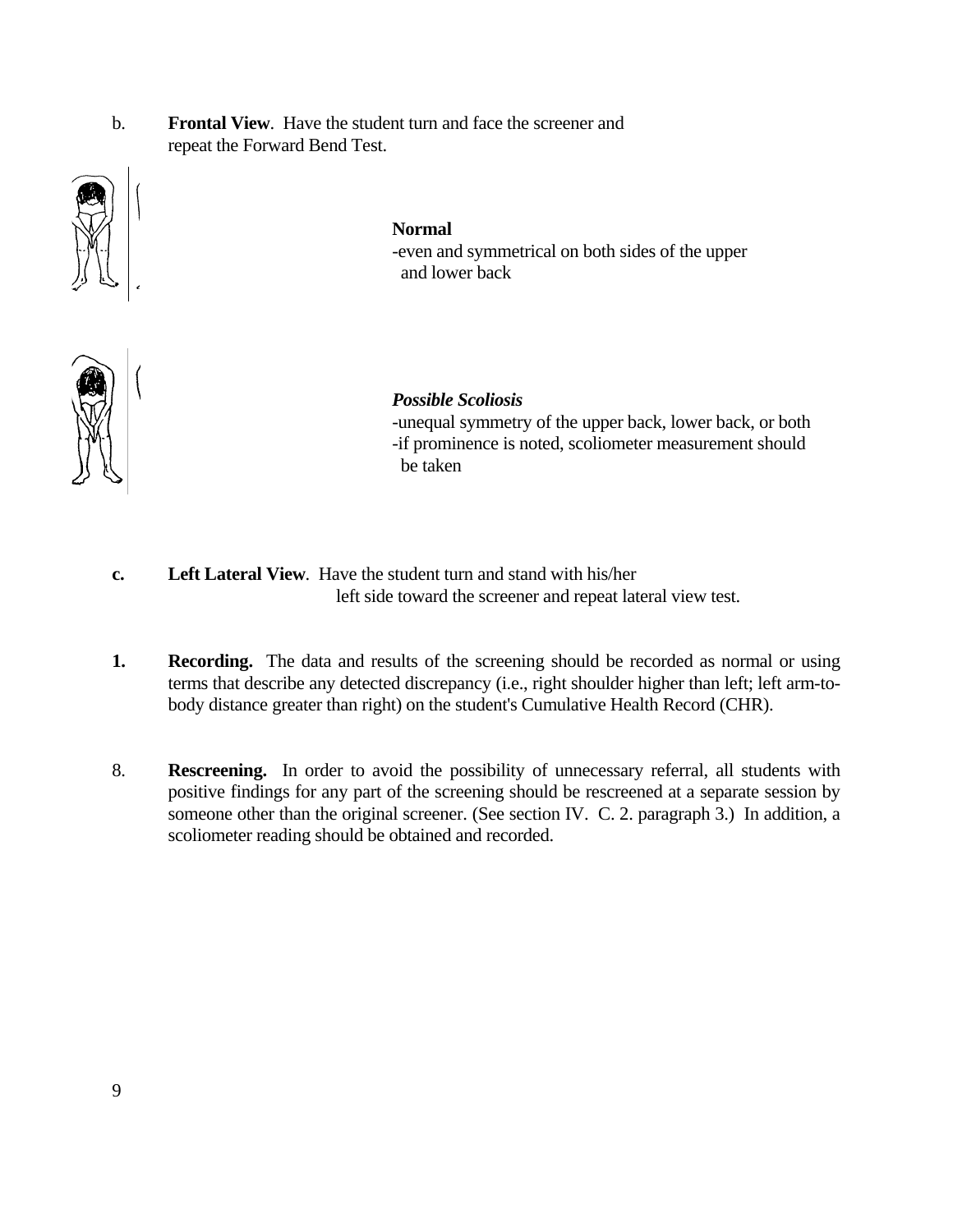#### **Guidelines for Use of Scoliometer**

- . Ask student to bend forward slowly, stopping when the shoulders are level with the hips. View the student from the back. For best view, the screener's eyes should be at the same level as the back. Note any rib elevation and/or asymmetry in the flank (low back) area.
- . Before measuring with the scoliometer adjust the height of the person's bending position to the level where the deformity of the spine is most pronounced. This position will vary from one person to another depending upon the location of the curvature. For example, a curve low in the lumbar spine will require that the person bend further forward than one which is present in the thoracic or upper spine.
- . Lay the scoliometer across the deformity at right angles to the body, with the "O" mark over the top of the spinous process. Let the scoliometer rest gently on the skin, do not push down. Read the number of degrees of rotation.
- . **NOTE**: If there is asymmetry in both the upper and lower back, two (2) scoliometer readings will be necessary. The curves will almost always go in opposite directions with the one in the thoracic spine usually to the right and the other in the lumbar spine usually to the left.
- . The screening examination is considered positive if the reading on the scoliometer is seven degrees or more at any level of the spine. Lesser degrees of rotation may or may not indicate a mild degree of scoliosis. In such cases rescreening is recommended within three to six months.
- 9. **Referral.** After the rescreening, any child with an identified spinal deformity should be referred for further evaluation.

#### *Criteria for Referral*

Refer for one or more of the following:

-Unequal shoulder height

- -Unequal distance between arms and body
- -Prominence of one hip
- -Scoliometer reading greater than seven degrees

-Accentuated prominence in thoracic or lumbar region of the spine

on forward bend

-Accentuated sway back

-Unequal symmetry of the upper back, lower back, or both.

Parents should be personally contacted if a positive finding has occurred. Age appropriate counseling for the student should also take place with parental permission. It is important that every one involved understands that a positive screening result does not constitute a diagnosis of scoliosis but does indicate the need for further evaluation.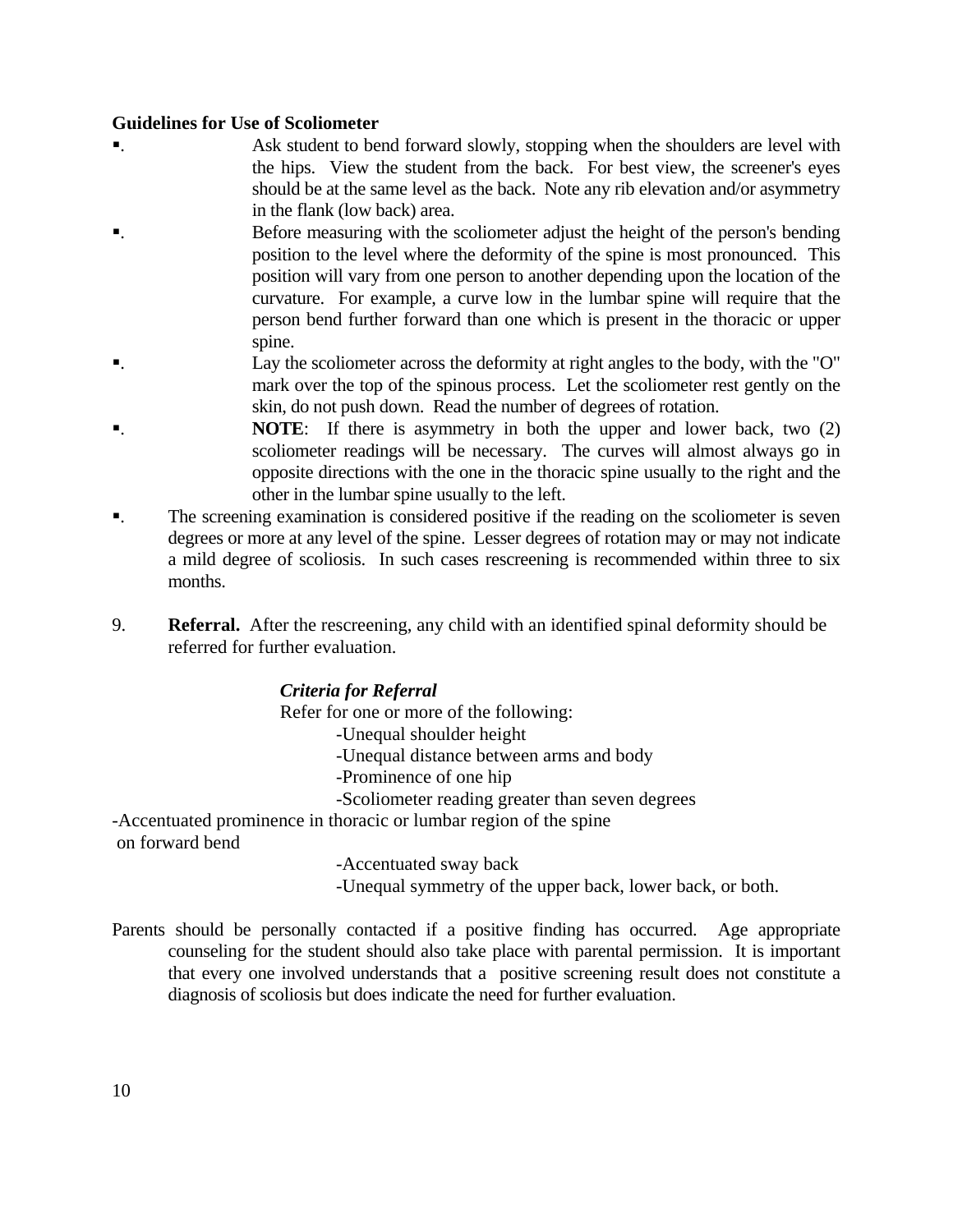During this initial session a member of the school health services staff should:

- a. Explain the results of the screening and their significance.
- a. Answer all questions and provide an opportunity for student and parent to ventilate concerns, anxieties, and other problems.
- a. Provide a written referral form and review it to be certain that the information being given to and the information being sought from the evaluator is understood by the family.
- b. Initial referral should be to the family's health care provider. In the event that the family does not have a health care provider, an alphabetical listing of areas health care providers and clinics should be provided. Offer assistance in obtaining follow-up if necessary or desired.
- e. Request that the parent return the completed referral form from the evaluator to the school health office.
- f. Discuss with the family, the child and the health care provider the health care plan including the expectations for the school.
- a. Encourage parents to have the child's siblings screened since scoliosis tends to run in families.
- 10. **Follow-through**. Students with questionable findings who are not referred to private health care providers, should be rescreened in four to six months. Therefore, it is important to keep a list of these students to facilitate scheduling this follow-up session. Both students and parents should be kept fully informed.
- Students, referred for evaluation, and their parents will need support during this period, both to allay their fears and to reinforce the need for completing the evaluation process. In addition, the school nurse should:
- a. Provide in-school support services for those students with diagnosed problems. These might include:

-adaptation of the physical education program

-supervision of brace care

-counseling for students or parents related to the prescribed treatment program

-education of peers and staff

-consultation with physical therapist, if available in district or BOCES.

- b. Include all pertinent information relative to scoliosis screening, referral, evaluation results, treatment regimen, status, and monitoring process on the CHR.
- c. Advise parents of students leaving the school district to have the new school send for this health information.